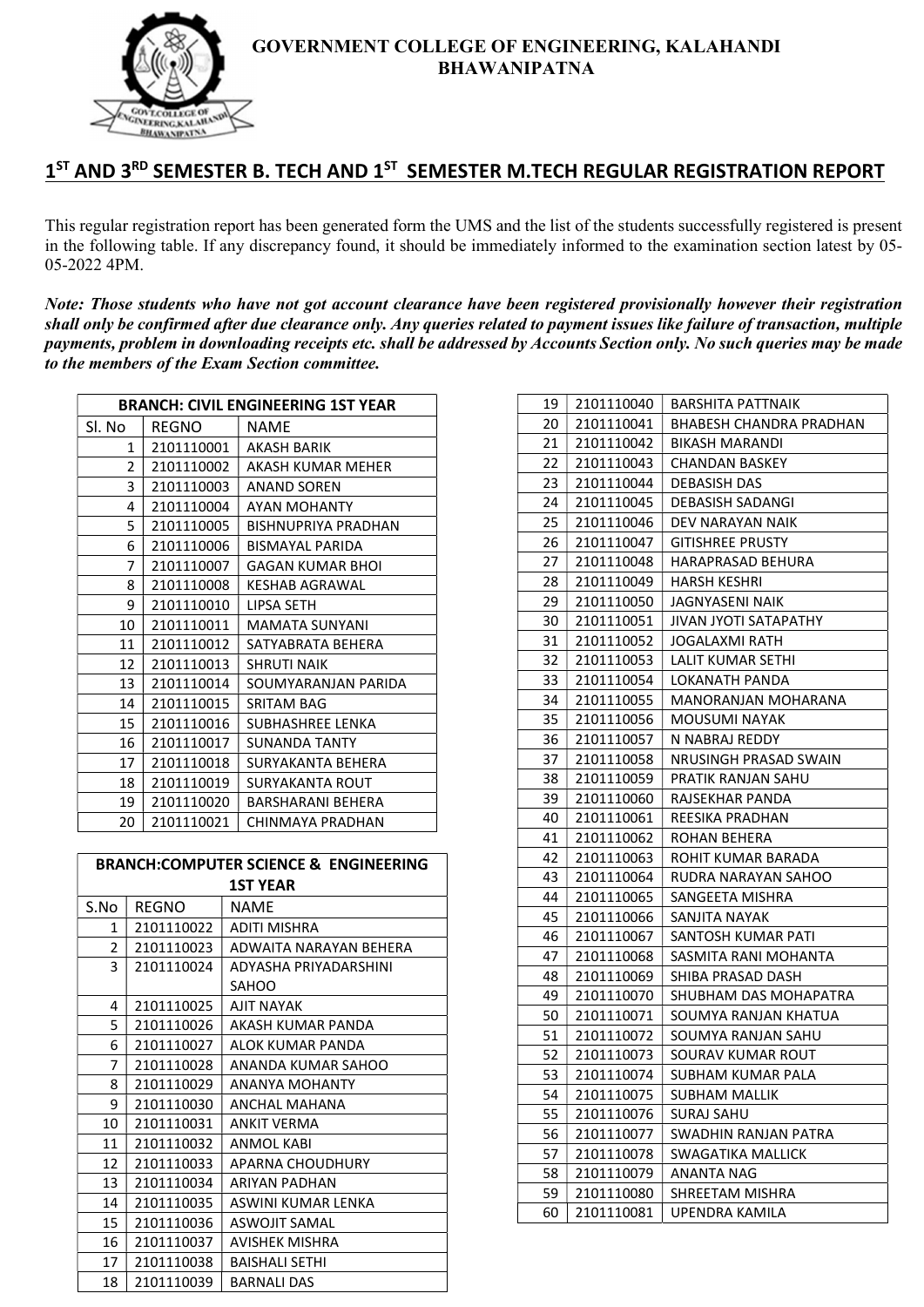

| BRANCH: ELECTRICAL ENGINEERING 1ST YEAR |            |                        |
|-----------------------------------------|------------|------------------------|
| Sl. No                                  | REGNO      | <b>NAME</b>            |
| 1                                       | 2101110093 | PRINCE BHARTI          |
| $\overline{2}$                          | 2101110088 | DIBYAJYOTI BARIK       |
| 3                                       | 2101110082 | ABHIJIT KANDAY         |
| 4                                       | 2101110094 | PRIYANSHU BEHERA       |
| 5                                       | 2101110084 | <b>ASHIS DEHURY</b>    |
| 6                                       | 2101110091 | MAHARUDRA BISWAL       |
| 7                                       | 2101110098 | SUBHAM PATTANAYAK      |
| 8                                       | 2101110090 | KUNAI BARIK            |
| 9                                       | 2101110087 | BISWARANJAN BEHERA     |
| 10                                      | 2101110096 | SANDIP BHUYAN          |
| 11                                      | 2101110083 | ADITYA PANDA           |
| 12                                      | 2101110085 | ASHIS KUMAR SWAIN      |
| 13                                      | 2101110092 | NFTRAMANI BAGH         |
| 14                                      | 2101110095 | SAGAR SOURAV CHAND     |
| 15                                      | 2101110100 | PRASANTA KUMAR PRADHAN |
| 16                                      | 2101110089 | <b>HARDEV SINGH</b>    |
| 17                                      | 2101110099 | HARISHANKAR SAHOO      |
| 18                                      | 2101110086 | <b>BIDYANSU DAS</b>    |
| 19                                      | 2101110097 | SANJEEB KUMAR BAGH     |

| <b>BRANCH: MECHANICAL ENGINEERING 1ST YEAR</b> |              |                             |
|------------------------------------------------|--------------|-----------------------------|
| Sl. No                                         | <b>REGNO</b> | <b>NAME</b>                 |
| 1                                              | 2101110122   | <b>BANDAN KUMAR RATH</b>    |
| $\overline{2}$                                 | 2101110114   | PRABHASH CHANDRA BISWAL     |
| 3                                              | 2101110107   | <b>GADADALA NITIN KUMAR</b> |
| 4                                              | 2101110106   | DINESH KUMAR SAMAL          |
| 5                                              | 2101110111   | K. VENKATESH                |
| 6                                              | 2101110105   | CHANDAN KUMAR RANA          |
| 7                                              | 2101110120   | <b>ARIJIT SATAPATHY</b>     |
| 8                                              | 2101110101   | ABHIJEET DASH               |
| 9                                              | 2101110103   | ADARSHA GOUTAM KANUNGO      |
| 10                                             | 2101110110   | JAGADISH PRASAD NAYAK       |
| 11                                             | 2101110117   | SIBA SANKAR MALIK           |
| 12                                             | 2101110124   | SUBHASISH PALAI             |
| 13                                             | 2101110102   | ABINASH BISOI               |
| 14                                             | 2101110104   | ADYASHA NAYAK               |
| 15                                             | 2101110109   | HIMANSHU SHEKHAR DALEI      |
| 16                                             | 2101110113   | <b>MOHAN SAHOO</b>          |
| 17                                             | 2101110115   | PRABHUDATTA DASH            |
| 18                                             | 2101110118   | SMRUTI RANJAN DAS           |
| 19                                             | 2101110119   | SWATI NATH                  |
| 20                                             | 2101110123   | RUDRA PRASAD GOUDA          |
| 21                                             | 2101110108   | <b>GANESH DEHURY</b>        |
| 22                                             | 2101110112   | KARTIKESWAR MAHALIK         |
| 23                                             | 2101110116   | SHAKTI PRASAD PRADHAN       |
| 24                                             | 2101110121   | ASISH PRADHAN               |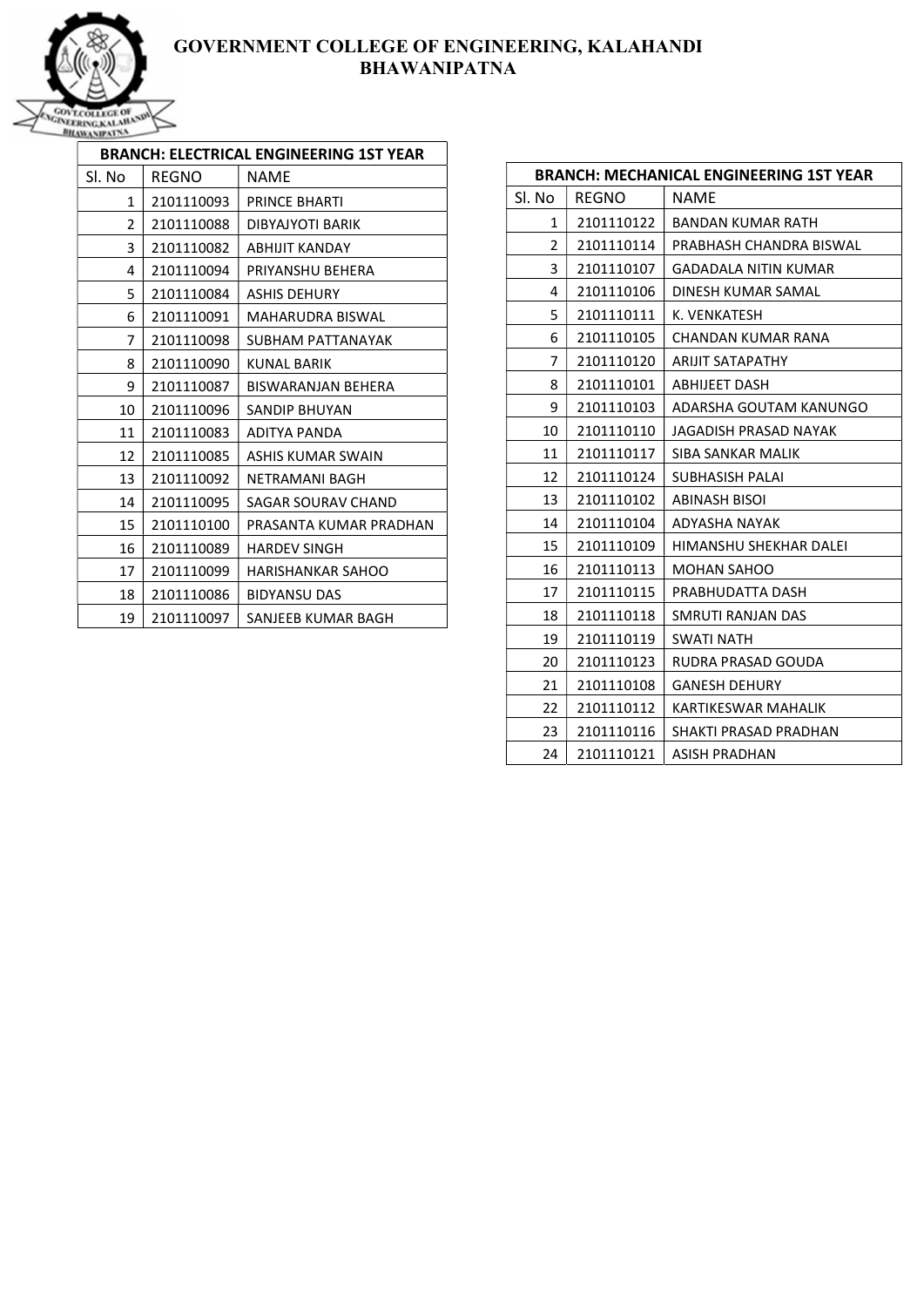

|          |                          | <b>BRANCH: CIVIL ENGINEERING 2ND YEAR</b> |
|----------|--------------------------|-------------------------------------------|
| Sl. No   | REGNO                    | <b>NAME</b>                               |
| 1        | 2001110001               | PRATYUSH KUMAR PARIDA                     |
| 2        | 2001110002               | SUBHAM KUMAR PRADHAN                      |
| 3        | 2001110003               | UTTKARSH RAJ                              |
| 4        | 2001110004               | ADARSH KUMAR DEHURI                       |
| 5        | 2001110005               | <b>AKANKSHYA PATRA</b>                    |
| 6        | 2001110006               | AMARENDRA SAHOO                           |
| 7        | 2001110007               | <b>AMIT LAL SHAH</b>                      |
| 8        | 2001110008               | <b>ANKIT PRADHAN</b>                      |
| 9        | 2001110009               | BHABANI SANKAR BEHERA                     |
| 10       | 2001110010               | BIKASH PANIGRAHI                          |
| 11       | 2001110011               | <b>BISWAJIT BISWAL</b>                    |
| 12       | 2001110012               | <b>CHANDRAY MURMU</b>                     |
| 13       | 2001110013               | <b>ELLORA ROUTRAY</b>                     |
| 14       | 2001110014               | <b>GOUTAM SWAIN</b>                       |
| 15       | 2001110015               | <b>IPSITA KHAMARI</b>                     |
| 16       | 2001110016               | NEERAJ KUMAR ACHARY                       |
| 17       | 2001110017               | NIRANJAN NAG                              |
| 18       | 2001110018               | PRABHUDEV PRADHAN                         |
| 19       | 2001110019               | PRATIK DEEP                               |
| 20       | 2001110020               | PRAVEEN KUMAR JANI                        |
| 21       | 2001110021               | RISIMITRA SUBHADARSHAN                    |
|          |                          | KHUNTIA                                   |
| 22       | 2001110022               | SAI SWAPNIL ROUT                          |
| 23       | 2001110023               | SAMEER KUMAR NAYAK                        |
| 24       | 2001110024               | SANTOSH KUMAR PRADHAN                     |
| 25       | 2001110025               | SUBHRAKALI PRADHAN                        |
| 26       | 2001110026               | TAPAS KUMAR BEHURA                        |
| 27       | 2001110027               | TUSHAR RANJAN BHATI                       |
| 28       | 2001110028               | UDAY NATH MARNDI                          |
| 29       | 2001110029               | UMASHIS BEHERA                            |
| 30       | 2001110030               | DEEPAK RANJAN MALIK                       |
| 31       | 2001110031               | JAGRUTI DEHURI                            |
| 32       | 2001110032               | MAHIMA MAHAPRASAD SAHOO                   |
| 33       | 2001110139               | MANAS RANJAN KUMBHAR                      |
| 34       | 2121110001               | ABHILASH DANSANA                          |
| 35       | 2121110002               | JUBARAJ SABAR                             |
| 36       | 2121110003               | MONISHA SAHU                              |
| 37       | 2121110004               | PRIYA RANJAN PRADHAN                      |
| 38       | 2121110025               | ADITYA NARAYAN PANIGRAHY                  |
| 39       | 2121110028               | ALIBHA PRADHAN                            |
| 40<br>41 | 2121110036               | ANKITA DAS<br>ARDHENDU MOHANTA            |
| 42       | 2121110039<br>2121110040 | ARUNDHATI BHOI                            |
| 43       | 2121110041               | ASHUTOSH BHANJA                           |
| 44       | 2121110048               | <b>BARSHA PATRA</b>                       |
| 45       | 2121110055               | <b>BISWAJIT BARIK</b>                     |
| 46       | 2121110065               | <b>GAURAB KUMAR SAHU</b>                  |
| 47       | 2121110072               | JAYPRAKASH CHOUDHURY                      |
| 48       | 2121110079               | LEMON SAHU                                |
| 49       | 2121110085               | MANISH RANJAN SAHOO                       |
| 50       | 2121110093               | NYAYAPATI PAVANI                          |
| 51       | 2121110096               | PALLABI PATRA                             |
| 52       | 2121110100               | PRAVANJAN TRIPATHY                        |
| 53       | 2121110103               | PRITIPRAJNYA MOHANTY                      |
| 54       | 2121110104               | PRIYANSHU PRITAM PADHI                    |
| 55       | 2121110105               | RABINDRA KUMAR ROUT                       |
|          |                          |                                           |

| 56 | 2121110107 | RAHUL KHOSLA         |
|----|------------|----------------------|
| 57 | 2121110116 | RASHMITA SETHI       |
| 58 | 2121110119 | RISHIKA SAHU         |
| 59 | 2121110123 | SABLOON DIGAL        |
| 60 | 2121110128 | SANKET MAHAPATRA     |
| 61 | 2121110132 | SHALINI SAHU         |
| 62 | 2121110136 | SMRUTIREKHA DAS      |
| 63 | 2121110139 | SOUMYA RANJAN BEHERA |
| 64 | 2121110140 | SOUMYA RANJAN OJHA   |
| 65 | 2121110145 | SRINARAYAN AMANATYA  |
| 66 | 2121110153 | <b>SUVENDU BARIK</b> |
| 67 | 2121110154 | <b>SUVENDU NAYAK</b> |
| 68 | 2121110158 | TANMAYA MOHANTY      |
| 69 | 2121110159 | TEVA BAGARTY         |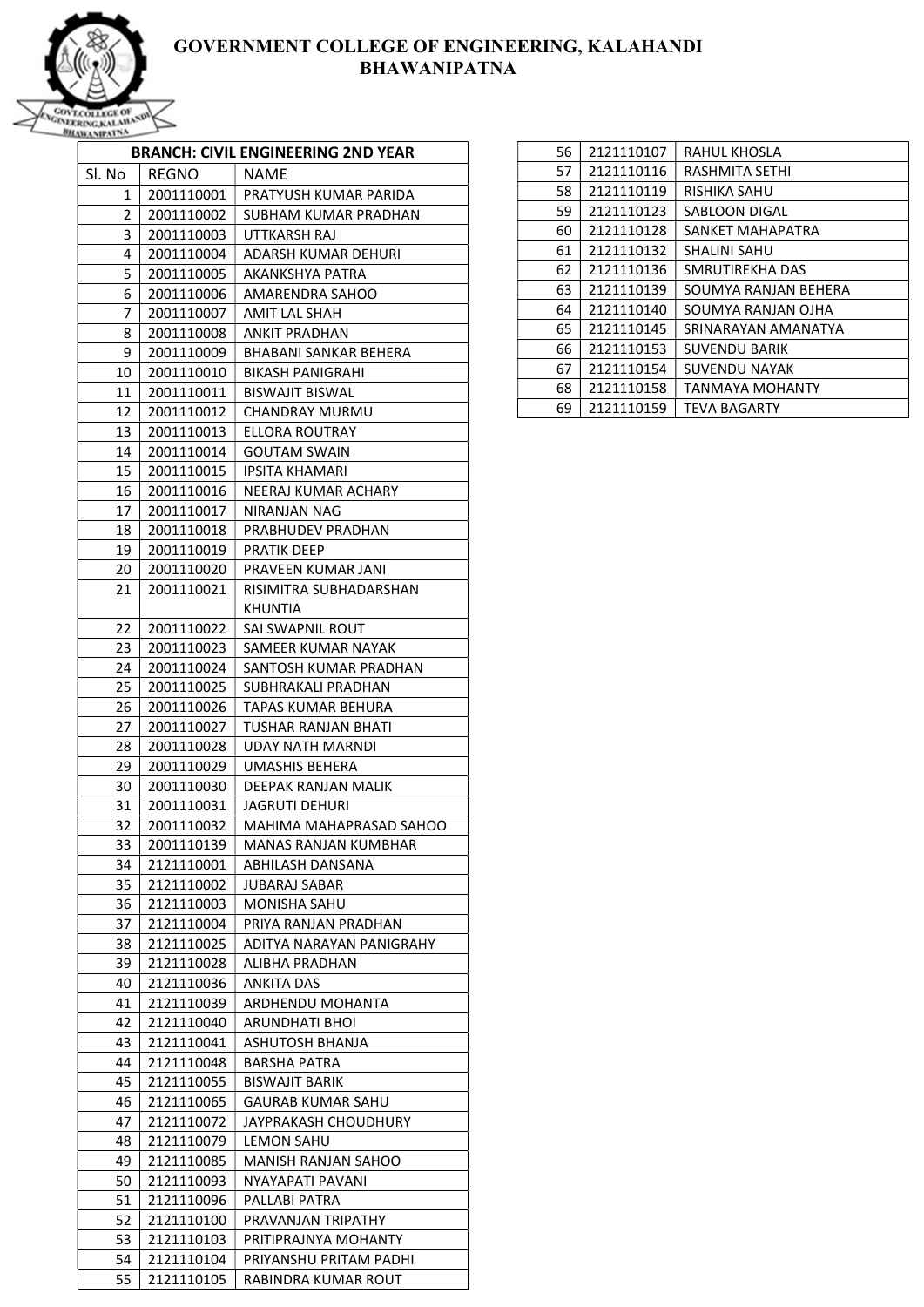

| <b>BRANCH: CSE 2ND YEAR</b> |                          |                                   |
|-----------------------------|--------------------------|-----------------------------------|
| Sl. No                      | <b>REGNO</b>             | <b>NAME</b>                       |
| 1                           | 2001110033               | ABHIJEET MISHRA                   |
| 2                           | 2001110034               | <b>ABHIJIT PRUSTY</b>             |
| 3                           | 2001110035               | ABHISHEK GUKHURA                  |
| 4                           | 2001110036               | ADHIRAJ MEHER                     |
| 5                           | 2001110037               | ADITYA PRASAD PATRA               |
| 6                           | 2001110038               | AKANKHYA PRADHAN                  |
| 7                           | 2001110039               | ALEKHA CHANDRA SAHOO              |
| 8                           | 2001110040               | AMARJIT DASH                      |
| 9                           | 2001110041               | AMIYA ANURAG MALLIK               |
| 10                          | 2001110042               | ANSHUMAN SAHOO                    |
| 11                          | 2001110043               | APARNA NANDA                      |
| 12                          | 2001110044               | ASHRITARANI ROUT                  |
| 13                          | 2001110045               | ASISH KUMAR ROUTRAY               |
| 14                          | 2001110046               | ASUTOSH BISWABANDYA               |
| 15                          | 2001110047               | BISAL ROUT                        |
| 16                          | 2001110048               | BISWARANJAN BEHERA                |
| 17                          | 2001110049               | <b>BISWAS MISHRA</b>              |
| 18                          | 2001110050               | <b>DEBASIS JENA</b>               |
| 19                          | 2001110051               | DEBIDATTA MOHANTA                 |
| 20                          | 2001110052               | DHIROJ KUMAR SAHU                 |
| 21                          | 2001110053               | HITESH CHANDRA DAS                |
| 22                          | 2001110054               | JYOTIRANJAN BARIK                 |
| 23                          | 2001110055               | JYOTIRANJAN HEMBRAM               |
| 24                          | 2001110056               | KARSIKA ROUTRAY                   |
| 25                          | 2001110057               | MAHEEN KASHISH                    |
| 26                          | 2001110058               | <b>MAHESH PRADHAN</b>             |
| 27                          | 2001110059               | MONISHA CHHOTORAY                 |
| 28                          | 2001110060               | MUKESH RANA                       |
| 29                          | 2001110061               | MUKESH SAMANTARAY                 |
| 30                          | 2001110062               | OM PRAKASH SAHOO                  |
| 31                          | 2001110063               | POOJA KUMARI                      |
| 32                          | 2001110064               | PRAGYNAPARAMITA NAYAK             |
| 33                          | 2001110065               | PRATYUSHNA PANDA                  |
| 34<br>35                    | 2001110066<br>2001110067 | PRITAM JENA<br>PRUTHIRAJ ROUTARAY |
| 36                          | 2001110068               | RAMESH KUMAR JHA                  |
| 37                          | 2001110069               | S AKHILESH KUMAR                  |
| 38                          | 2001110070               | SACHIN SATYAPIRA MUDULI           |
| 39                          | 2001110071               | SAMARJIT TOPPO                    |
| 40                          | 2001110072               | SAMIKSHYA NANDA                   |
| 41                          | 2001110073               | SANGRAM KUMAR JENA                |
| 42                          | 2001110074               | SANMATI DASH                      |
| 43                          | 2001110075               | SATYASNIGDHA PANI                 |
| 44                          | 2001110076               | SHANTANU KUMAR PUTI               |
| 45                          | 2001110077               | SHIVAM KUMAR SINGH                |
| 46                          | 2001110078               | SHREETAM KUMAR SETHI              |
| 47                          | 2001110079               | SHRUTI PRABHA PADHIARY            |
| 48                          | 2001110080               | <b>SHUBHAM NAIK</b>               |

| 49 | 2001110081 | SIDDHARTHA MOHANTY        |
|----|------------|---------------------------|
| 50 | 2001110082 | SNEHASISH JENA            |
| 51 | 2001110083 | SOBHRALIN BEHERA          |
| 52 | 2001110085 | SOUMYA RANJAN HARICHANDAN |
| 53 | 2001110086 | SOUMYA RANJAN NAIK        |
| 54 | 2001110087 | SOUMYARANJAN MOHANTY      |
| 55 | 2001110088 | SRILIPTA PANIGRAHI        |
| 56 | 2001110089 | <b>SUJIT KUMAR NAYAK</b>  |
| 57 | 2001110090 | SURYA NARAYAN MAJHI       |
| 58 | 2001110091 | TANMAY KUMAR PANDA        |
| 59 | 2001110092 | TUSHARKANTA BEHERA        |
| 60 | 2001110093 | GIRIDHARI MAHARANA        |
| 61 | 2001110094 | JITENDRIYA MEHER          |
| 62 | 2001110095 | PIYUSH AKANKSHYA NAYAK    |
| 63 | 2001110098 | <b>BISWASMRUTI PANI</b>   |
| 64 | 2001110107 | <b>ROHAN BISWAL</b>       |
| 65 | 2001110115 | <b>MUKTANAN MOHAPATRA</b> |
| 66 | 2001110130 | SOUMYAJIT ROUT            |
| 67 | 2001110137 | PURANJEET KANUNGO         |
| 68 | 2001110148 | OMKAR BISOI               |
| 69 | 2121110021 | <b>ABHISHEK PRUSTY</b>    |
| 70 | 2121110022 | <b>ABINASH MALLICK</b>    |
| 71 | 2121110070 | JAGOMOHAN PANDA           |
| 72 | 2121110087 | <b>MONALISA BADHAI</b>    |
| 73 | 2121110091 | NIRANJAN PANDA            |
| 74 | 2121110147 | SUBHASHREE SINGH          |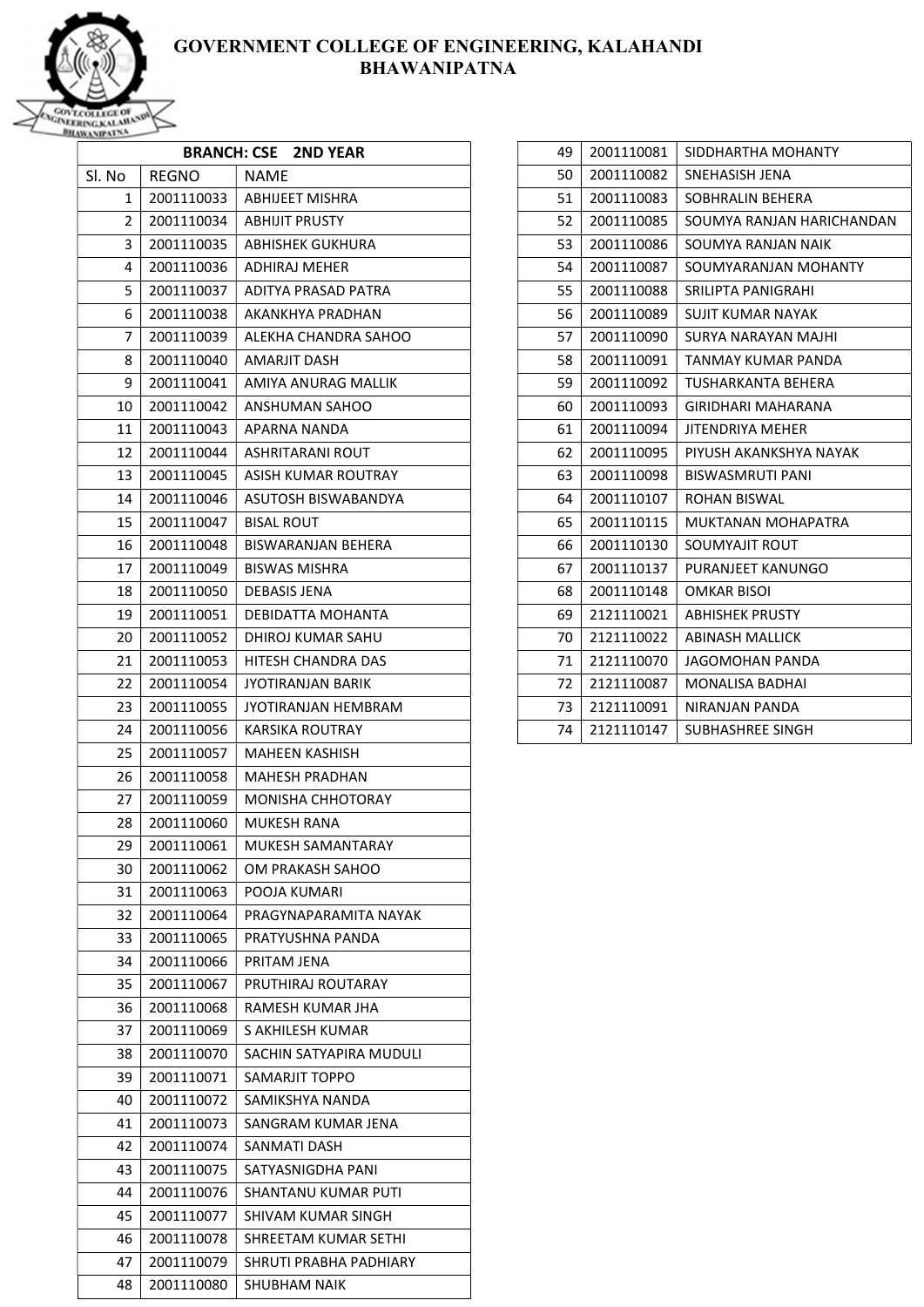

|        |            | <b>BRANCH: ELECTRICAL ENGINEERING 2ND YEAR</b> |
|--------|------------|------------------------------------------------|
| Sl. No | REGNO      | NAME                                           |
| 1      | 2001110097 | <b>BISHAL RANJAN MEHER</b>                     |
| 2      | 2001110099 | DEBASIS BEHERA                                 |
| 3      | 2001110100 | <b>DEBASISH SAHU</b>                           |
| 4      | 2001110101 | GOURAB ROUT                                    |
| 5      | 2001110102 | HITISH KUMAR BEHERA                            |
| 6      | 2001110103 | ISHWAR PRASAD PATRA                            |
| 7      | 2001110104 | KEDARNATH MAHANTA                              |
| 8      | 2001110105 | NIHAR RANJAN PRADHAN                           |
| 9      | 2001110106 | NILOROHIT PARIDA                               |
| 10     | 2001110108 | SATYAPRIYA SAHOO                               |
| 11     | 2001110109 | SMIT SEKHAR PANDA                              |
| 12     | 2001110110 | SRIYALI KAR                                    |
| 13     | 2001110111 | <b>SUBHAM BEHERA</b>                           |
| 14     | 2001110112 | SWASTIK RATH                                   |
| 15     | 2001110113 | TATHAGAT MISHRA                                |
| 16     | 2001110114 | ASHUTOSH RAY                                   |
| 17     | 2001110116 | SWASTIK GAURAV SAHOO                           |
| 18     | 2001110140 | ASHMA KOUSAR                                   |
| 19     | 2001110141 | LIMALIN SAHU                                   |
| 20     | 2001110142 | RAJANANDINI                                    |
| 21     | 2001110143 | RAKESH ROUT                                    |
| 22     | 2001110144 | SAURAV SAHU                                    |
| 23     | 2001110145 | SOUMYA RANJAN MAHARANA                         |
| 24     | 2121110005 | ANISKA BEHERA                                  |
| 25     | 2121110006 | BHABESH BAISNAB                                |
| 26     | 2121110007 | <b>BHUTESH KUMAR MISHRA</b>                    |
| 27     | 2121110008 | DEBESHDATTA DASH                               |
| 28     | 2121110009 | RAMAN KHETI                                    |
| 29     | 2121110010 | RANJAN KUMAR MUNDA                             |
| 30     | 2121110012 | <b>USHARANI PRUSTY</b>                         |
| 31     | 2121110027 | AKASH SAMANTRAY                                |
| 32     | 2121110030 | ALOK KUMAR SAHOO                               |
| 33     | 2121110031 | AMIT KUMAR LENKA                               |
| 34     | 2121110032 | AMIT MEHER                                     |
| 35     | 2121110037 | ANUPAM PRADHAN                                 |
| 36     | 2121110038 | ANUPRITA B. PATRA                              |
| 37     | 2121110047 | <b>BAIBHAB KUMAR PRADHAN</b>                   |
| 38     | 2121110049 | <b>BASUDEV DAS</b>                             |
| 39     | 2121110050 | <b>BHASKAR JENA</b>                            |
| 40     | 2121110051 | <b>BHIMASEN PANDA</b>                          |
| 41     | 2121110052 | <b>BIGHNESWAR MAHAKUD</b>                      |
| 42     | 2121110064 | <b>GANGADHAR SAHU</b>                          |
| 43     | 2121110067 | <b>JACHHANA TANTY</b>                          |
| 44     | 2121110074 | KAMAL LOCHAN SAHU                              |
| 45     | 2121110076 | KSHAMASAGAR SAHOO                              |
| 46     | 2121110077 | <b>LALIT NAIK</b>                              |
| 47     | 2121110078 | LAXMIKANTA DEHURY                              |
| 48     | 2121110080 | LIPSHARANI SAHOO                               |

| 49<br>2121110081 | LIPUN BEHERA           |
|------------------|------------------------|
| 50<br>2121110084 | MANGARAJ SWAIN         |
| 51<br>2121110089 | NARAYAN CHANDRA PADHI  |
| 52<br>2121110097 | PRABINA KUMAR TRIPATHY |
| 53<br>2121110101 | PRAVAT BEHERA          |
| 54<br>2121110115 | RANJIT SAHOO           |
| 55<br>2121110117 | RASMI RANJAN PATRO     |
| 56<br>2121110118 | RATIRANIAN SARANGI     |
| 57<br>2121110120 | RITESH PRADHAN         |
| 58<br>2121110121 | RUDRA NARAYAN SAHOO    |
| 59<br>2121110126 | SAMYAK MAHARANA        |
| 60<br>2121110127 | SANDEFP MOHAPATRA      |
| 61<br>2121110134 | SIDHARTH SAMPAD        |
| 62<br>2121110135 | SISIRA ROUT            |
| 2121110137<br>63 | SMRUTIREKHA BADATIA    |
| 64<br>2121110142 | SOUMYA RANJAN SAHOO    |
| 65<br>2121110150 | SUNIL KUMAR ROUL       |